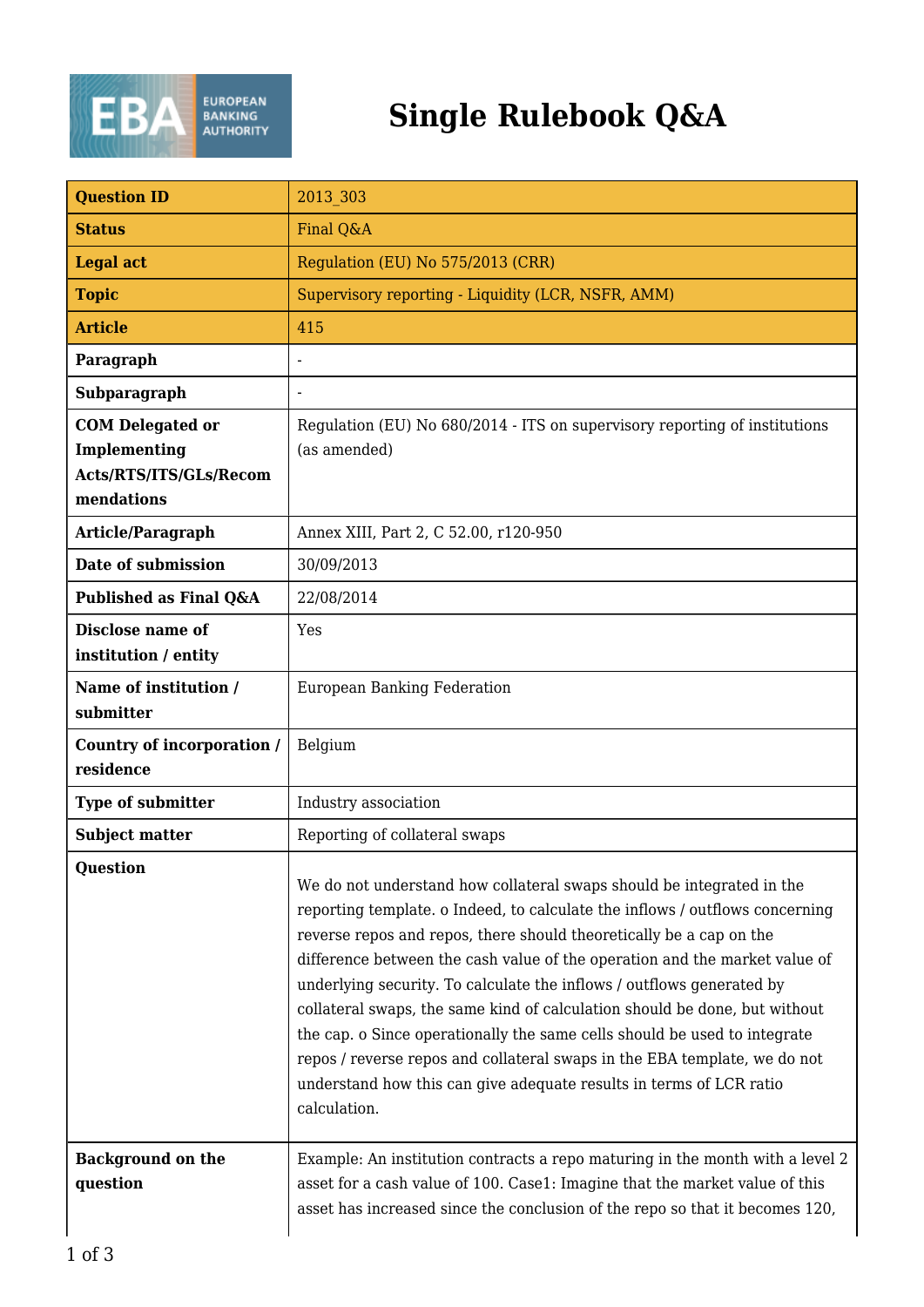|                     | which makes a market value according §418 of CRR of 120*85%=102. Then,<br>according to the instruction, we should put 100 in column "amount due"<br>somewhere in lines 1.2.2. and 120 in column "market value" in the same line.<br>So far as we understand the Basel and the European text (§422-2 outflows on<br>other liabilities), you should multiply the cash value by 0% up to the market<br>value of the underlying asset and by 100% for the remaining value. As<br>100<120*85%, we should only multiply 100 by 0%. Case 2: If the market<br>value of the underlying level 2 asset stays 100, then its market value under<br>§418 is 85 and the I should take an outflow of 15. Which means that the<br>formula to calculate the outflows must be 100% * max(cash value - market<br>value ; 0). If we do not put the max, in case 1, we will take an inflow for a<br>repo which we think was not intended by the text. Consider now that the<br>institution has concluded a collateral swap maturing in the month, giving a<br>level 2 asset with a MV of 100 and receiving a level 1 asset with a MV of 100.<br>The instructions tell you: "Collateral swaps where the institution<br>simultaneously borrows collateral and lends collateral (in the form of assets<br>other than cash), should be reported as follows: The market value of the<br>asset lent should be reported in the "Market value of the asset securing the<br>transaction" column in the appropriate subcategory of section 1.2.2 of this<br>template. The "Amount due" column should be left blank (i.e. zero). The<br>market value of the asset borrowed should be reported in the "Market value<br>of the asset securing the transaction" column in the appropriate subcategory<br>of section 1.1.3 of template 1.3 "Inflows". The "Amount due" column should<br>be left blank (i.e. zero)." So you should put 100 in the inflows corresponding<br>to the MV of level 1 asset and 100 in the outflows corresponding to the MV<br>of level 2 Normally, in the logic of the LCR, this kind of operation should give<br>you an outflow of 15 corresponding to the need to increase the<br>collateralization of the level 2 asset you provide. Which works in the<br>template if you do the following operation : $+ 100\%$ * (cash value - market<br>value of the level 1 asset) - 100% * (cash value - market value of the level 2<br>asset*85%) = +100% * (0-100)- 100% * (1-85) = -100+85 = -15 That is the<br>formula of the repos and the reverse repos but without the cap. If we apply |
|---------------------|------------------------------------------------------------------------------------------------------------------------------------------------------------------------------------------------------------------------------------------------------------------------------------------------------------------------------------------------------------------------------------------------------------------------------------------------------------------------------------------------------------------------------------------------------------------------------------------------------------------------------------------------------------------------------------------------------------------------------------------------------------------------------------------------------------------------------------------------------------------------------------------------------------------------------------------------------------------------------------------------------------------------------------------------------------------------------------------------------------------------------------------------------------------------------------------------------------------------------------------------------------------------------------------------------------------------------------------------------------------------------------------------------------------------------------------------------------------------------------------------------------------------------------------------------------------------------------------------------------------------------------------------------------------------------------------------------------------------------------------------------------------------------------------------------------------------------------------------------------------------------------------------------------------------------------------------------------------------------------------------------------------------------------------------------------------------------------------------------------------------------------------------------------------------------------------------------------------------------------------------------------------------------------------------------------------------------------------------------------------------------------------------------------------------------------------------------------------------------------------------------------------------------------------------------------------------------|
| <b>Final answer</b> | the cap, the formulas will give us zero as an output.                                                                                                                                                                                                                                                                                                                                                                                                                                                                                                                                                                                                                                                                                                                                                                                                                                                                                                                                                                                                                                                                                                                                                                                                                                                                                                                                                                                                                                                                                                                                                                                                                                                                                                                                                                                                                                                                                                                                                                                                                                                                                                                                                                                                                                                                                                                                                                                                                                                                                                                        |
|                     | For the purpose of monitoring the liquidity coverage<br>requirement as specified in Article 412 of the Regulation (EU)<br>No 575/2013 (CRR), collateral swaps are deemed to be equal to<br>repos/reverse repos. Therefore, there is no need to report<br>collateral swaps separately from repos/reverse repos in C 52.00<br>and C 53.00 templates.<br>Collateral swaps where the institution simultaneously borrows<br>collateral and lends collateral in the form of assets other than<br>cash should be included in C 52.00 and C 53.00. For the<br>purpose of these templates:                                                                                                                                                                                                                                                                                                                                                                                                                                                                                                                                                                                                                                                                                                                                                                                                                                                                                                                                                                                                                                                                                                                                                                                                                                                                                                                                                                                                                                                                                                                                                                                                                                                                                                                                                                                                                                                                                                                                                                                            |
|                     | • "borrower" means the institution which posts an asset the market<br>value of which is higher than the one of the asset received.                                                                                                                                                                                                                                                                                                                                                                                                                                                                                                                                                                                                                                                                                                                                                                                                                                                                                                                                                                                                                                                                                                                                                                                                                                                                                                                                                                                                                                                                                                                                                                                                                                                                                                                                                                                                                                                                                                                                                                                                                                                                                                                                                                                                                                                                                                                                                                                                                                           |